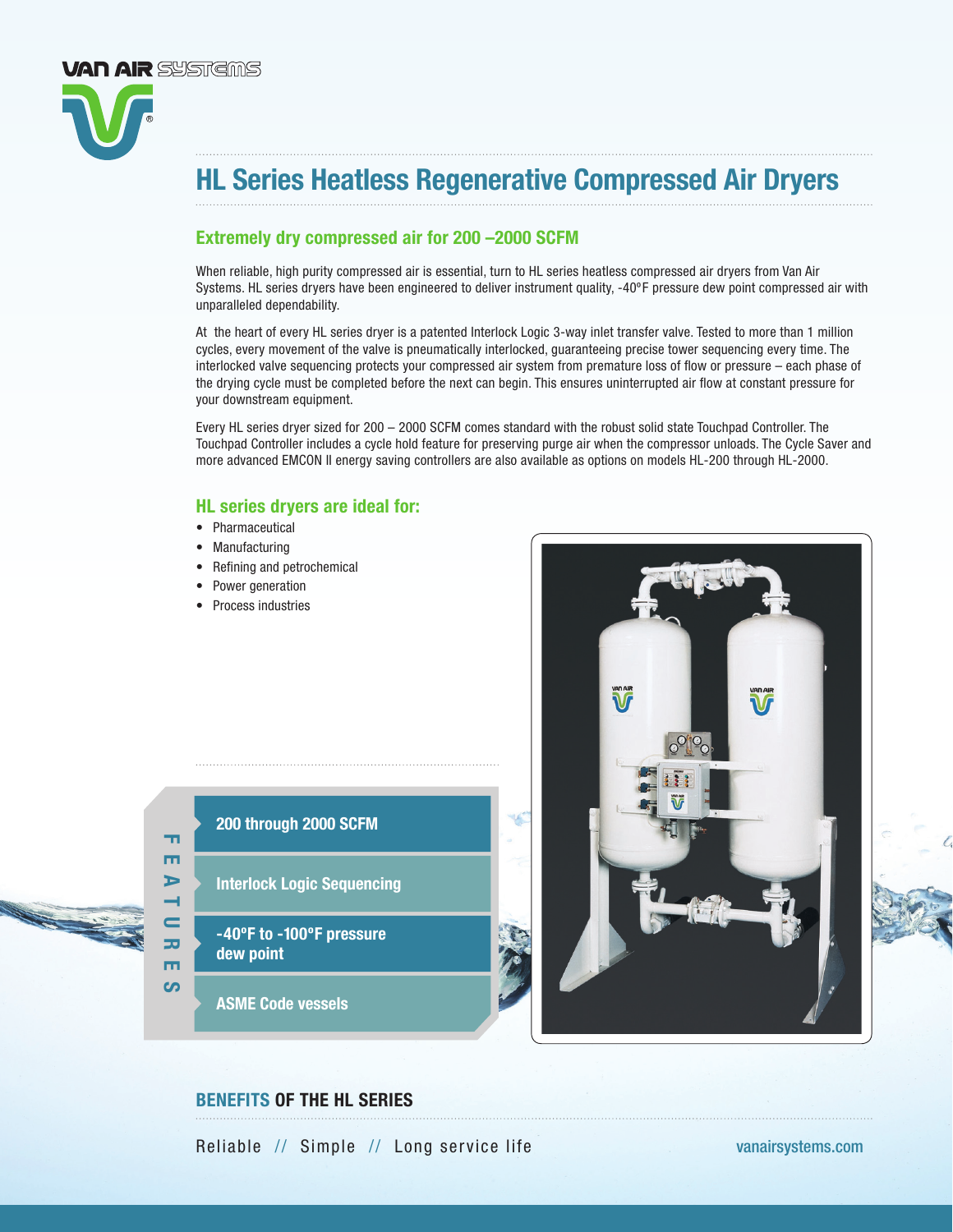#### STANDARD EQUIPMENT

- -40ºF pressure dew point
- Permanently lubricated inlet valve
- Valve position indicator
- Activated alumina desiccant
- Power on switch/LFD
- Control power fuse
- Enamel exterior finish
- ASME Code vessels with:
	- Lifting lugs
	- Fill and drain ports
	- Removable stainless steel desiccant screens

# DIMENSIONS & SPECIFICATIONS

- Purge exhaust mufflers
- Control air filter
- Panel mounted tower pressure gauges
- Panel mounted visual moisture indicator
- Tower status LEDs
- Tower drying/regenerating LEDs
- Dual purge valves
- 115/1/50-60 supply power
- Solid state

<u>Desiccant and the control of the control of the control of the control of the control of the control of the con</u>

Model No. in cm in cm in cm Conn. lbs kg lbs kg HL-200 88 1/4 224 37 1/2 95 26 1/4 67 1 1/2" FLG 652 296 106 48 HL-250 88 1/4 224 37 1/2 95 26 1/4 67 1 1/2" FLG 700 318 130 59 HL-375 88 1/2 224 43 1/4 110 32 81 1 1/2" FLG 1016 461 203 92 HL-500 88 1/2 224 43 1/4 110 32 81 1 1/2" FLG 1142 518 266 120 HL-650 103 1/4 262 53 3/4 137 49 1/4 125 2 1/2" FLG 1662 754 366 166 HL-800 103 1/4 262 53 3/4 137 49 1/4 125 2 1/2" FLG 1810 821 440 199 HL-1000 109 277 65 3/4 167 50 127 2 1/2" FLG 2630 1193 560 254 HL-1250 109 277 65 3/4 167 50 127 2 1/2" FLG 2866 1300 678 307 HL-1500 121 307 83 3/4 213 72 183 3" FLG 3864 1753 872 395 HL-1750 121 307 83 3/4 213 72 183 3" FLG 4092 1856 986 447 HL-2000 121 307 83 3/4 213 72 183 3" FLG 4358 1977 1119 507

- NEMA 4X control enclosure
- Failure to switch alarm and contact
- Cycle hold feature

A B C In/Out Weight Weight Per Tower

#### OPTIONAL EQUIPMENT

- 220/1/50-60 supply power
- Molecular sieve desiccant
- Hazardous area classification
- Mounted pre & after filters with bypass piping
- Digital dew point readout
- Energy saving controls

#### RECOMMENDED ACCESSORIES

- AC Series inlet trim cooler
- F200 or F101 Series pre- and after- filters
- Dew point meter
- Saftey relief valves





2950 Mechanic Street, Lake City, PA 16423, USA | Toll Free Phone 800-840-9906 | Corporate Fax 814-774-0778 | Order Entry Fax 814-774-3482 . . . . . . . . . . . . . . . .



| <b>Model No.</b> | 60 PSIG<br>4.1 BARG |      | 80 PSIG<br><b>5.2 BARG</b> |      | 100 PSIG<br><b>6.9 BARG</b> |      | <b>110 PSIG</b><br><b>7.59 BARG</b> |      |      | 125 PSIG<br>8.6 BARG |      | 140 PSIG<br><b>9.7 BARG</b> |      | 150 PSIG<br><b>10.3 BARG</b> |  |
|------------------|---------------------|------|----------------------------|------|-----------------------------|------|-------------------------------------|------|------|----------------------|------|-----------------------------|------|------------------------------|--|
| <b>HL-200</b>    | 130                 | 209  | 165                        | 265  | 200                         | 322  | 209                                 | 336  | 221  | 355                  | 232  | 373                         | 240  | 386                          |  |
| $HL-250$         | 163                 | 262  | 206                        | 331  | 250                         | 402  | 261                                 | 420  | 276  | 444                  | 290  | 466                         | 300  | 482                          |  |
| <b>HL-375</b>    | 244                 | 392  | 310                        | 498  | 375                         | 603  | 391                                 | 629  | 414  | 666                  | 436  | 701                         | 449  | 722                          |  |
| <b>HL-500</b>    | 326                 | 524  | 413                        | 664  | 500                         | 804  | 521                                 | 838  | 552  | 888                  | 581  | 934                         | 599  | 963                          |  |
| <b>HL-650</b>    | 423                 | 680  | 537                        | 863  | 650                         | 1045 | 678                                 | 1090 | 717  | 1153                 | 755  | 1214                        | 779  | 1253                         |  |
| <b>HL-800</b>    | 521                 | 838  | 661                        | 1063 | 800                         | 1286 | 834                                 | 1341 | 883  | 1420                 | 929  | 1494                        | 959  | 1542                         |  |
| $HL-1000$        | 651                 | 1047 | 826                        | 1328 | 1000                        | 1608 | 1043                                | 1677 | 1104 | 1775                 | 1161 | 1867                        | 1198 | 1926                         |  |
| $HL-1250$        | 814                 | 1309 | 1032                       | 1659 | 1250                        | 2010 | 1303                                | 2095 | 1380 | 2219                 | 1452 | 2335                        | 1498 | 2409                         |  |
| $HL-1500$        | 977                 | 1571 | 1238                       | 1991 | 1500                        | 2412 | 1564                                | 2515 | 1655 | 2661                 | 1742 | 2801                        | 1797 | 2890                         |  |
| $HL-1750$        | 1140                | 1833 | 1445                       | 2324 | 1750                        | 2814 | 1825                                | 2935 | 1931 | 3105                 | 2032 | 3267                        | 2097 | 3372                         |  |
| HL-2000          | 1303                | 2095 | 1651                       | 2655 | 2000                        | 3216 | 2085                                | 3353 | 2207 | 3549                 | 2323 | 3735                        | 2397 | 3854                         |  |

Due to our policy of continuous improvement, dimensions and specifications may change without notice. Request certified drawing for pre-piping.

Maximum capacities are based on 100°F and 100% RH.

Correction factors: Multiply maximum capacity by .9 for 110°F, .8 for 120°F, .8 for -100° pressure dew point (4 minute NEMA cycle).

Distributed By: